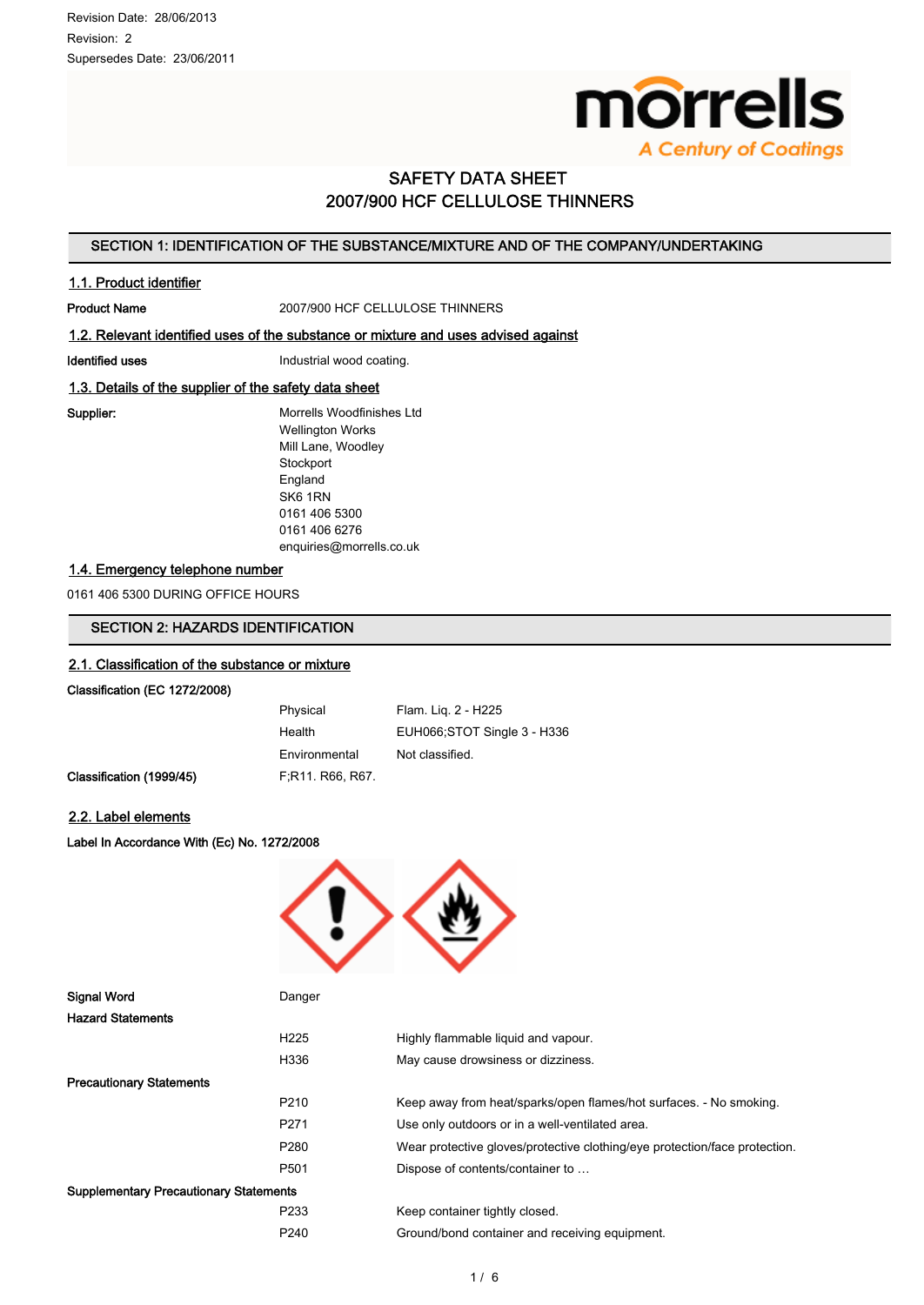# 2007/900 HCF CELLULOSE THINNERS

| P <sub>241</sub> | Use explosion-proof electrical/ventilating/lighting//equipment.                                               |
|------------------|---------------------------------------------------------------------------------------------------------------|
| P242             | Use only non-sparking tools.                                                                                  |
| P <sub>243</sub> | Take precautionary measures against static discharge.                                                         |
| P <sub>261</sub> | Avoid breathing dust/fume/gas/mist/vapours/spray.                                                             |
| P303+361+353     | IF ON SKIN (or hair): Remove/Take off immediately all contaminated clothing. Rinse skin<br>with water/shower. |
| P304+340         | IF INHALED: Remove victim to fresh air and keep at rest in a position comfortable for<br>breathing.           |
| P312             | Call a POISON CENTER or doctor/physician if you feel unwell.                                                  |
| P370+378         | In case of fire: Use  for extinction.                                                                         |
| P403+233         | Store in a well-ventilated place. Keep container tightly closed.                                              |
| P403+235         | Store in a well-ventilated place. Keep cool.                                                                  |
| P405             | Store locked up.                                                                                              |
|                  |                                                                                                               |
| <b>EUH066</b>    | Repeated exposure may cause skin dryness or cracking.                                                         |

# 2.3. Other hazards

Supplemental Label Information

This product does not contain any PBT or vPvB Substances.

# SECTION 3: COMPOSITION/INFORMATION ON INGREDIENTS

# 3.2. Mixtures

| <b>BUTYL ACETATE -norm</b>                                                                                                                        |                   |                                                               | 10-30%   |
|---------------------------------------------------------------------------------------------------------------------------------------------------|-------------------|---------------------------------------------------------------|----------|
| CAS-No.: 123-86-4                                                                                                                                 | EC No.: 204-658-1 |                                                               |          |
| Classification (EC 1272/2008)<br>Flam. Liq. 3 - H226<br><b>EUH066</b><br>STOT Single 3 - H336                                                     |                   | Classification (67/548)<br>R <sub>10</sub><br>R66<br>R67      |          |
| <b>ETHANOL</b>                                                                                                                                    |                   |                                                               | 30-60%   |
| CAS-No.: 64-17-5                                                                                                                                  | EC No.: 200-578-6 |                                                               |          |
| Classification (EC 1272/2008)<br>Flam. Liq. 2 - H225                                                                                              |                   | Classification (67/548)<br>F; R11                             |          |
| <b>ISOBUTYL ACETATE</b>                                                                                                                           |                   |                                                               | 10-30%   |
| CAS-No.: 110-19-0                                                                                                                                 | EC No.: 203-745-1 |                                                               |          |
| Classification (EC 1272/2008)<br>Flam. Liq. 2 - H225<br><b>EUH066</b>                                                                             |                   | Classification (67/548)<br>F;R11<br>R66                       |          |
| <b>METHANOL</b>                                                                                                                                   |                   |                                                               | $1 - 5%$ |
| CAS-No.: 67-56-1                                                                                                                                  | EC No.: 200-659-6 |                                                               |          |
| Classification (EC 1272/2008)<br>Flam. Liq. 2 - H225<br>Acute Tox. 3 - H301<br>Acute Tox. 3 - H311<br>Acute Tox. 3 - H331<br>STOT Single 1 - H370 |                   | Classification (67/548)<br>F; R11<br>T;R23/24/25,R39/23/24/25 |          |

The Full Text for all R-Phrases and Hazard Statements are Displayed in Section 16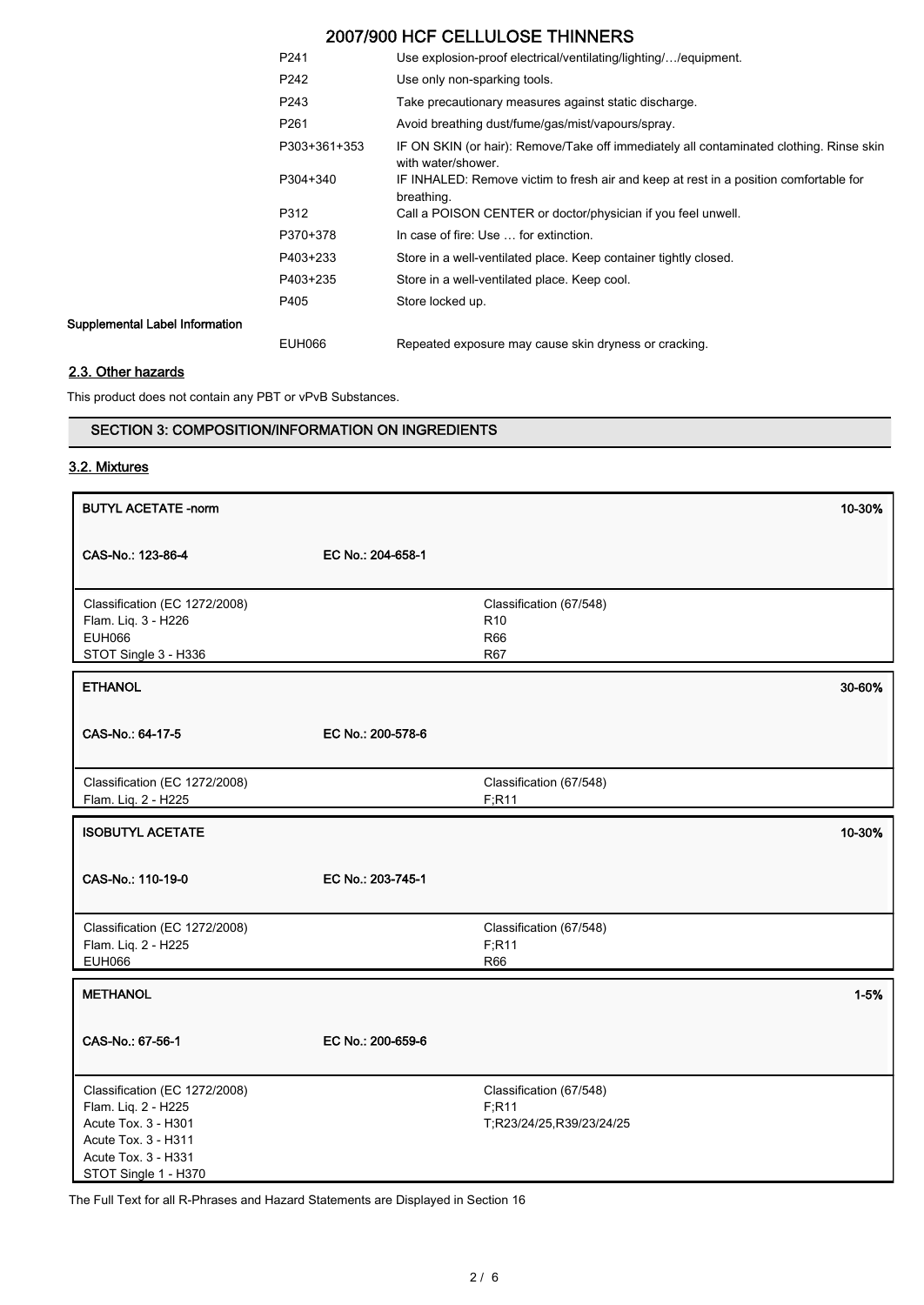# SECTION 4: FIRST AID MEASURES

## 4.1. Description of first aid measures

## General Information

NOTE! Keep affected person away from heat, sparks and flames! Move the exposed person to fresh air at once. Get medical attention if any discomfort continues.

## Inhalation.

Move the exposed person to fresh air at once. For breathing difficulties oxygen may be necessary. If breathing stops, provide artificial respiration. Keep the affected person warm and at rest. Get prompt medical attention.

## Ingestion

DO NOT INDUCE VOMITING! Remove victim immediately from source of exposure. Rinse mouth thoroughly. Provide rest, warmth and fresh air. Get medical attention immediately! If vomiting occurs, keep head low so that stomach content doesn't get into the lungs. Skin Contact

#### Remove affected person from source of contamination. Remove contaminated clothing. Wash the skin immediately with soap and water. Get medical attention if irritation persists after washing.

#### Eye Contact

Make sure to remove any contact lenses from the eyes before rinsing. Promptly wash eyes with plenty of water while lifting the eye lids. Continue to rinse for at least 15 minutes. Contact physician if irritation persists.

#### 4.2. Most important symptoms and effects, both acute and delayed

## 4.3. Indication of any immediate medical attention and special treatment needed

## SECTION 5: FIREFIGHTING MEASURES

## 5.1. Extinguishing media

#### Extinguishing Media

Fire can be extinguished using: Foam. Dry chemicals, sand, dolomite etc.

#### 5.2. Special hazards arising from the substance or mixture

## 5.3. Advice for firefighters

#### Special Fire Fighting Procedures

Avoid breathing fire vapours. Cool containers exposed to flames with water until well after the fire is out. Keep run-off water out of sewers and water sources. Dike for water control.

## SECTION 6: ACCIDENTAL RELEASE MEASURES

#### 6.1. Personal precautions, protective equipment and emergency procedures

## 6.2. Environmental precautions

#### 6.3. Methods and material for containment and cleaning up

Extinguish all ignition sources. Avoid sparks, flames, heat and smoking. Ventilate. Clean-up personnel should use respiratory and/or liquid contact protection. Absorb in vermiculite, dry sand or earth and place into containers.

#### 6.4. Reference to other sections

## SECTION 7: HANDLING AND STORAGE

#### 7.1. Precautions for safe handling

Avoid spilling, skin and eye contact. Keep away from heat, sparks and open flame. Ventilate well, avoid breathing vapours. Use approved respirator if air contamination is above accepted level. Use explosion proof electric equipment.

## 7.2. Conditions for safe storage, including any incompatibilities

Flammable/combustible - Keep away from oxidisers, heat and flames. Store in tightly closed original container in a dry, cool and well-ventilated place. Keep in original container.

#### Storage Class

Flammable liquid storage.

#### 7.3. Specific end use(s)

# SECTION 8: EXPOSURE CONTROLS/PERSONAL PROTECTION

## 8.1. Control parameters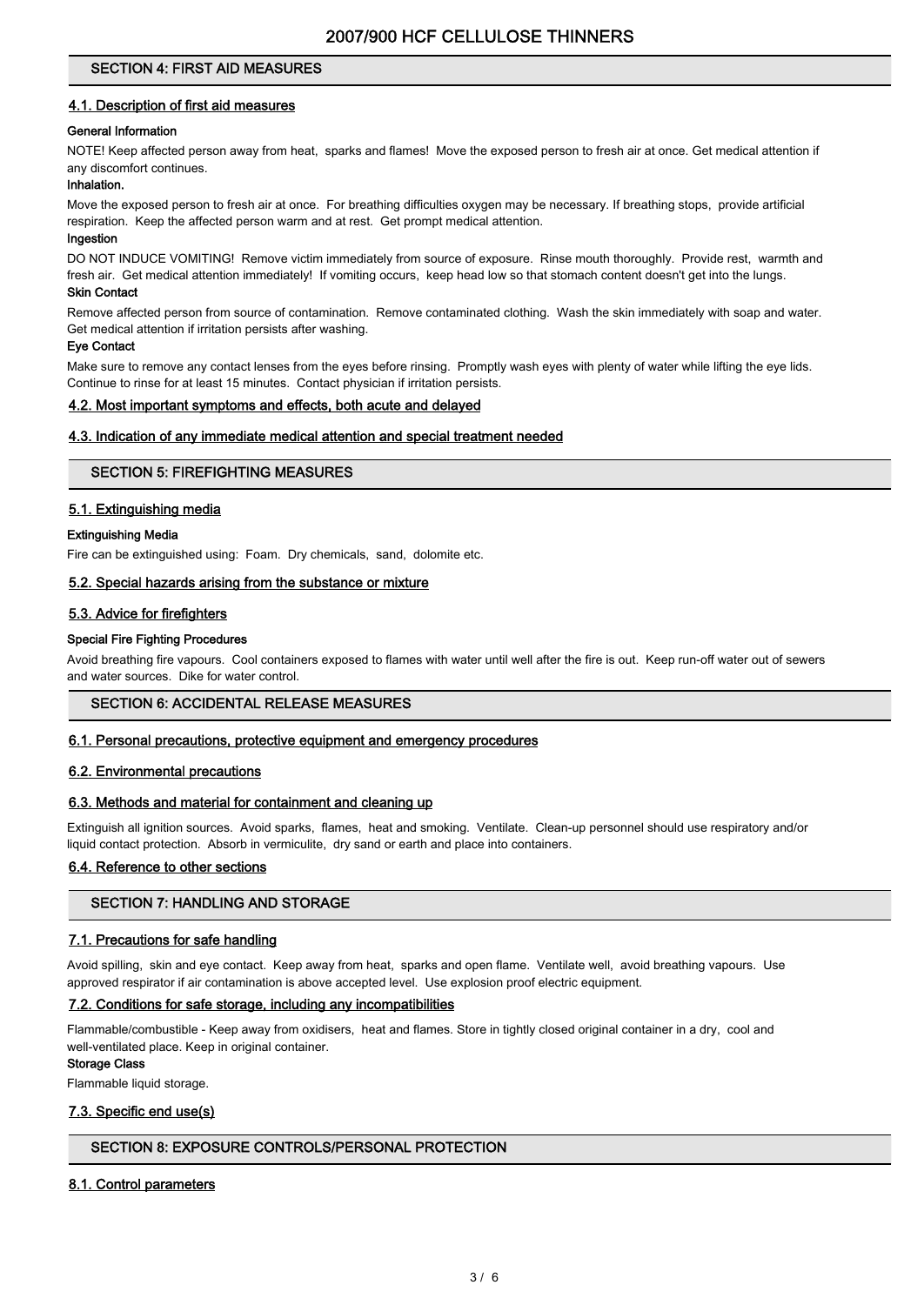# 2007/900 HCF CELLULOSE THINNERS

| Name                        | <b>STD</b> |           | TWA - 8 Hrs |           | STEL - 15 Min      | <b>Notes</b> |
|-----------------------------|------------|-----------|-------------|-----------|--------------------|--------------|
| <b>IBUTYL ACETATE -norm</b> | <b>WEL</b> | $150$ ppm | 724 mg/m3   | $200$ ppm | 966 mg/m3          |              |
| <b>IETHANOL</b>             | <b>WEL</b> | 1000 ppm  | 1920 mg/m3  |           |                    |              |
| <b>ISOBUTYL ACETATE</b>     | <b>WEL</b> | $150$ ppm | 724 mg/m3   | 187 ppm   | 903 mg/m3          |              |
| <b>IMETHANOL</b>            | <b>WEL</b> | 200 ppm   | 266 mg/m3   | $250$ ppm | $333 \text{ mg/m}$ |              |

WEL = Workplace Exposure Limit.

#### Ingredient Comments

WEL = Workplace Exposure Limits

#### 8.2. Exposure controls

## Protective Equipment



#### Engineering Measures

Provide adequate general and local exhaust ventilation.

#### Respiratory Equipment

Respiratory protection must be used if air contamination exceeds acceptable level.

## Hand Protection

Use protective gloves.

#### Eye Protection

Use approved safety goggles or face shield.

#### Other Protection

Wear appropriate clothing to prevent any possibility of liquid contact and repeated or prolonged vapour contact.

#### Hygiene Measures

DO NOT SMOKE IN WORK AREA! Wash at the end of each work shift and before eating, smoking and using the toilet. Wash promptly with soap & water if skin becomes contaminated. Promptly remove any clothing that becomes contaminated. Use appropriate skin cream to prevent drying of skin. When using do not eat, drink or smoke.

# SECTION 9: PHYSICAL AND CHEMICAL PROPERTIES

#### 9.1. Information on basic physical and chemical properties

| Appearance                        | Liguid         |
|-----------------------------------|----------------|
| Odour                             | Characteristic |
| Initial Boiling Point and Boiling | 104            |
| Range:<br>Flash Point (°C)        | 17             |

#### 9.2. Other information

Volatile Organic Compound (VOC) 827 g/litre

## SECTION 10: STABILITY AND REACTIVITY

#### 10.1. Reactivity

## 10.2. Chemical stability

Stable under normal temperature conditions.

# 10.3. Possibility of hazardous reactions

## 10.4. Conditions to avoid

Avoid heat. Avoid contact with oxidisers or reducing agents.

## 10.5. Incompatible materials

## 10.6. Hazardous decomposition products

Fire creates: Toxic gases/vapours/fumes of: Carbon monoxide (CO). Carbon dioxide (CO2).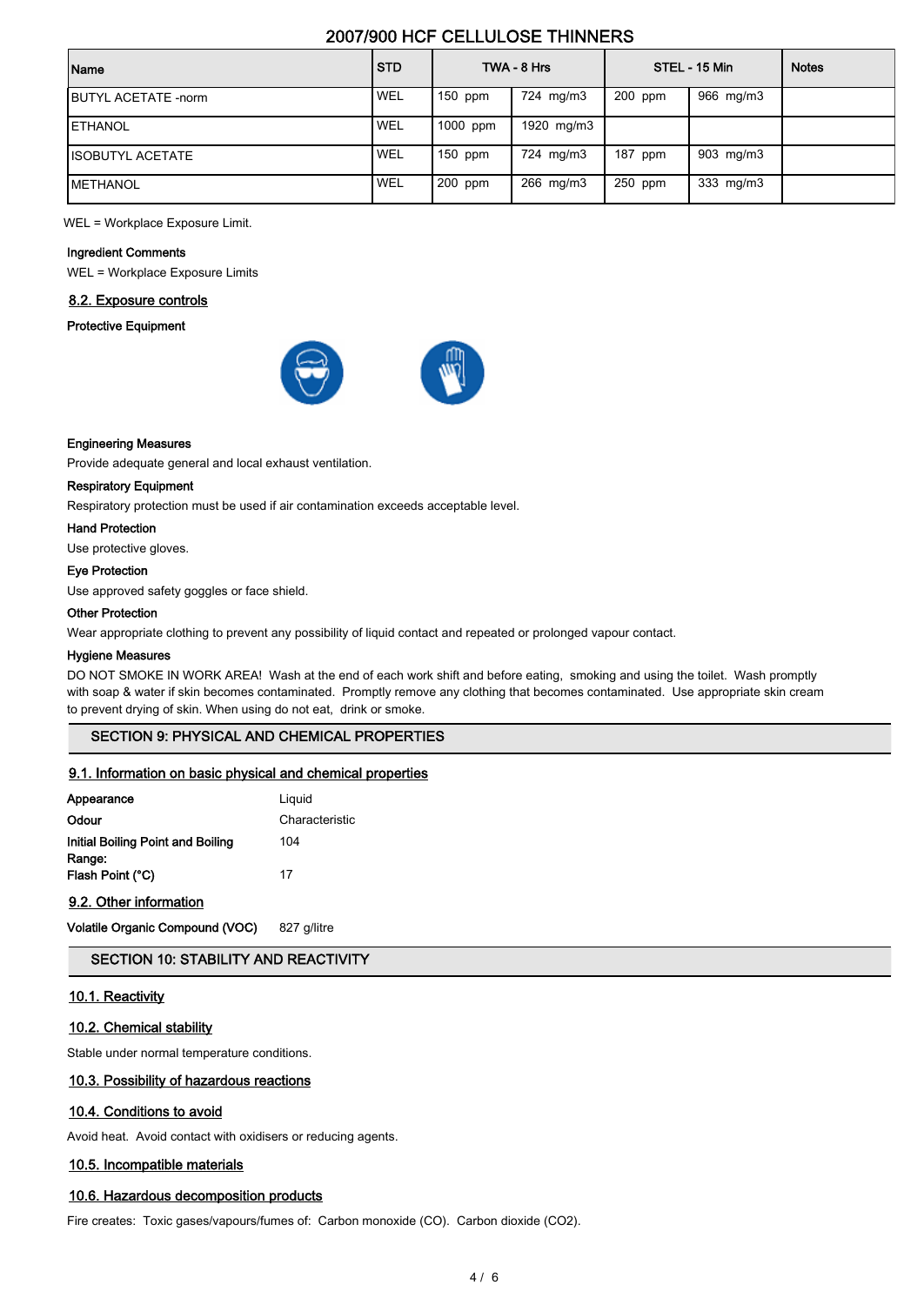# SECTION 11: TOXICOLOGICAL INFORMATION

### 11.1. Information on toxicological effects

## General Information

Prolonged and repeated contact with solvents over a long period may lead to permanent health problems.

#### Inhalation

Vapours may cause headache, fatigue, dizziness and nausea. Vapour may irritate respiratory system or lungs.

#### Ingestion.

Harmful: may cause lung damage if swallowed. Pneumonia may be the result if vomited material containing solvents reaches the lungs.

# Narcotic effect.

# Skin Contact

Acts as a defatting agent on skin. May cause cracking of skin, and eczema. Prolonged or repeated exposure may cause severe irritation.

## Eye Contact

Irritating to eyes. Vapour or spray may cause temporary (reversible) eye damage.

#### Route of entry

Inhalation. Ingestion. Skin and/or eye contact.

## **Target Organs**

Respiratory system, lungs

#### Medical Symptoms

High concentrations of vapours may irritate respiratory system and lead to headache, fatigue, nausea and vomiting.

## SECTION 12: ECOLOGICAL INFORMATION

#### Ecotoxicity:

There are no data on the ecotoxicity of this product.

## 12.1. Toxicity

## 12.2. Persistence and degradability

## 12.3. Bioaccumulative potential

## 12.4. Mobility in soil

## 12.5. Results of PBT and vPvB assessment

# 12.6. Other adverse effects

## SECTION 13: DISPOSAL CONSIDERATIONS

## 13.1. Waste treatment methods

Dispose of waste and residues in accordance with local authority requirements.

1263

## SECTION 14: TRANSPORT INFORMATION

## 14.1. UN number

| UN No. (ADR/RID/ADN) |  |
|----------------------|--|
|----------------------|--|

## 14.2 UN Proper Shipping Name

PAINT OR PAINT RELATED MATERIAL

Proper Shipping Name **PAINT OR PAINT RELATED PRODUCTS** 

# 14.3 Transport hazard class(es)

| <b>ADR/RID/ADN Class</b> | 3                           |
|--------------------------|-----------------------------|
| <b>ADR/RID/ADN Class</b> | Class 3: Flammable liquids. |
| ADR Label No.            | 3                           |
| <b>Transport Labels</b>  |                             |